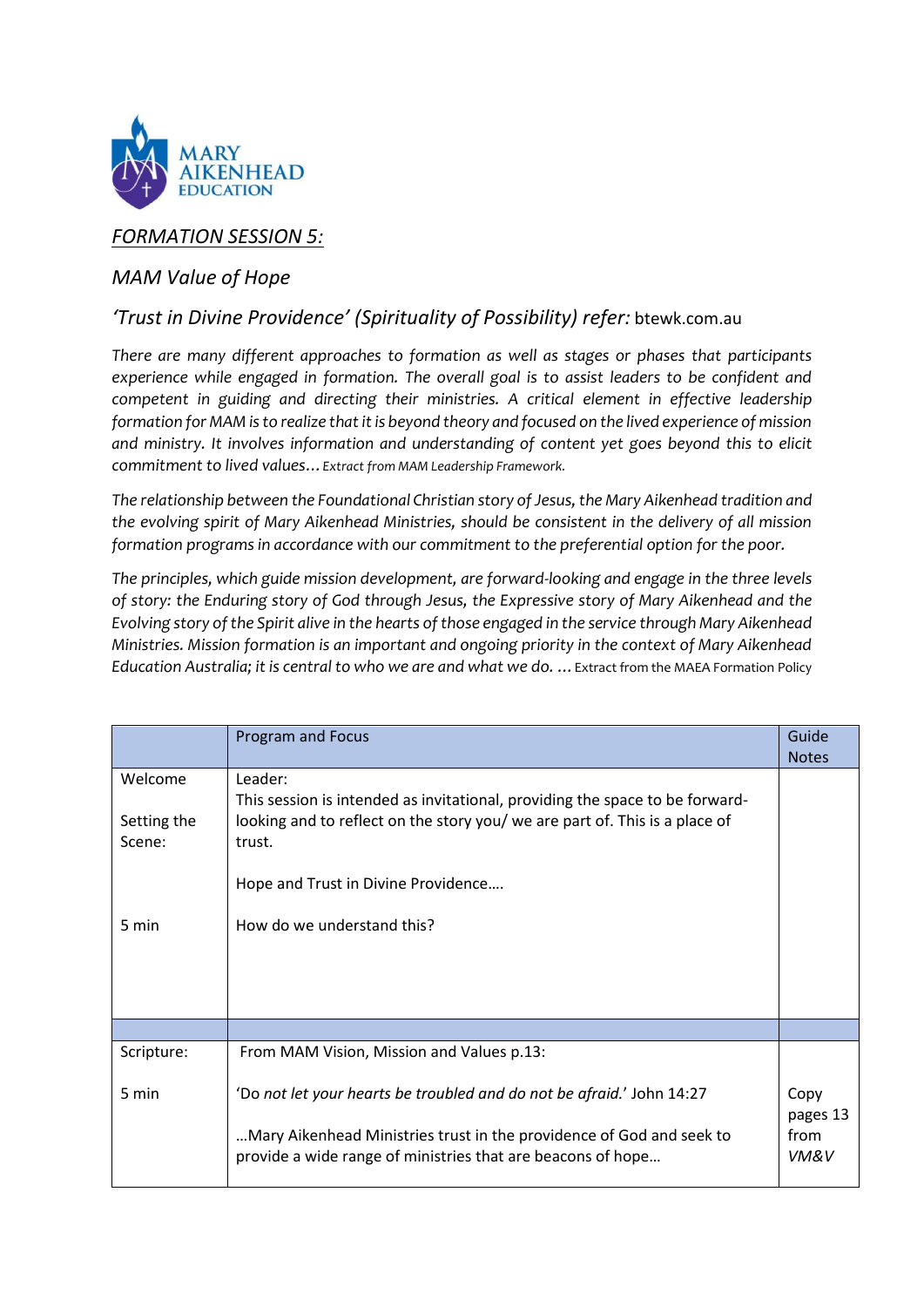|                                                                    | Today's session asks us to think about our particular ministry and how we<br>strive to be a ministry of hope. Click here                                                                                                                                                                                                                                                                                                                                                                                                                           |          |
|--------------------------------------------------------------------|----------------------------------------------------------------------------------------------------------------------------------------------------------------------------------------------------------------------------------------------------------------------------------------------------------------------------------------------------------------------------------------------------------------------------------------------------------------------------------------------------------------------------------------------------|----------|
|                                                                    |                                                                                                                                                                                                                                                                                                                                                                                                                                                                                                                                                    |          |
| By this<br>Everyone Will<br>Know<br>refer<br>btewk.com.au<br>5 min | If time and internet access permit, spend 5 minutes as a group looking at the<br>dimension 'Trust in Divine Providence' - consider how this dimension can<br>form and inform your work.<br>Refer btewk.com.au                                                                                                                                                                                                                                                                                                                                      |          |
|                                                                    |                                                                                                                                                                                                                                                                                                                                                                                                                                                                                                                                                    |          |
| $20 - 25$<br>minutes                                               | There are four different stimulus pieces that will prompt participants'<br>a)<br>thinking and reflections on the value of 'Hope' and 'Trusting in Divine<br>Providence'. Invite/ allocate each person one piece and then match<br>them up with another person who has read the same piece. - Discuss<br>the question, allow 7-10 minutes.<br>In the whole group, share the reflections of the four pieces. 10-15<br>b)<br>minutes, depending on the group.<br>Alternatively, if the group is small, combine a) and b) into the same<br>discussion. |          |
| Heritage and<br>$Story -$<br>Informing the<br>present and          | Reference: Ministry of Love: Education Pages 32-37. Provide a copy for each<br>participant. Click here<br>Leader to share a summary overview of these pages, then the group                                                                                                                                                                                                                                                                                                                                                                        |          |
| future                                                             | consider the following:                                                                                                                                                                                                                                                                                                                                                                                                                                                                                                                            |          |
| 20 min                                                             | <b>Hope and Trust in Divine Providence</b><br>As a leader/ director within MAM, what is being asked of me?                                                                                                                                                                                                                                                                                                                                                                                                                                         |          |
|                                                                    |                                                                                                                                                                                                                                                                                                                                                                                                                                                                                                                                                    |          |
| Concluding<br>comment<br>3 min                                     | Leader:<br>Invite participants to sit quietly for a couple of minutes: Ponder own<br>reflections, motivations and commitments as you collectively lead and<br>serve your college. If reflective music available include.                                                                                                                                                                                                                                                                                                                           |          |
|                                                                    |                                                                                                                                                                                                                                                                                                                                                                                                                                                                                                                                                    |          |
| Final Prayer/<br>Reflection.<br>5 min                              | Resource 2: God of Love, Justice, Compassion and Hope                                                                                                                                                                                                                                                                                                                                                                                                                                                                                              | Attached |

# Reference Material: Bible Mary Aikenhead Ministries' Vision, Values and Mission *By this Everyone Will Know…* refer *<https://www.btewk.com.au/>* Ministry of Love: Education Pages 32-37 RESOURCE 1: articles from Thomas Groome, Joyce Rupp, Joan Chittister.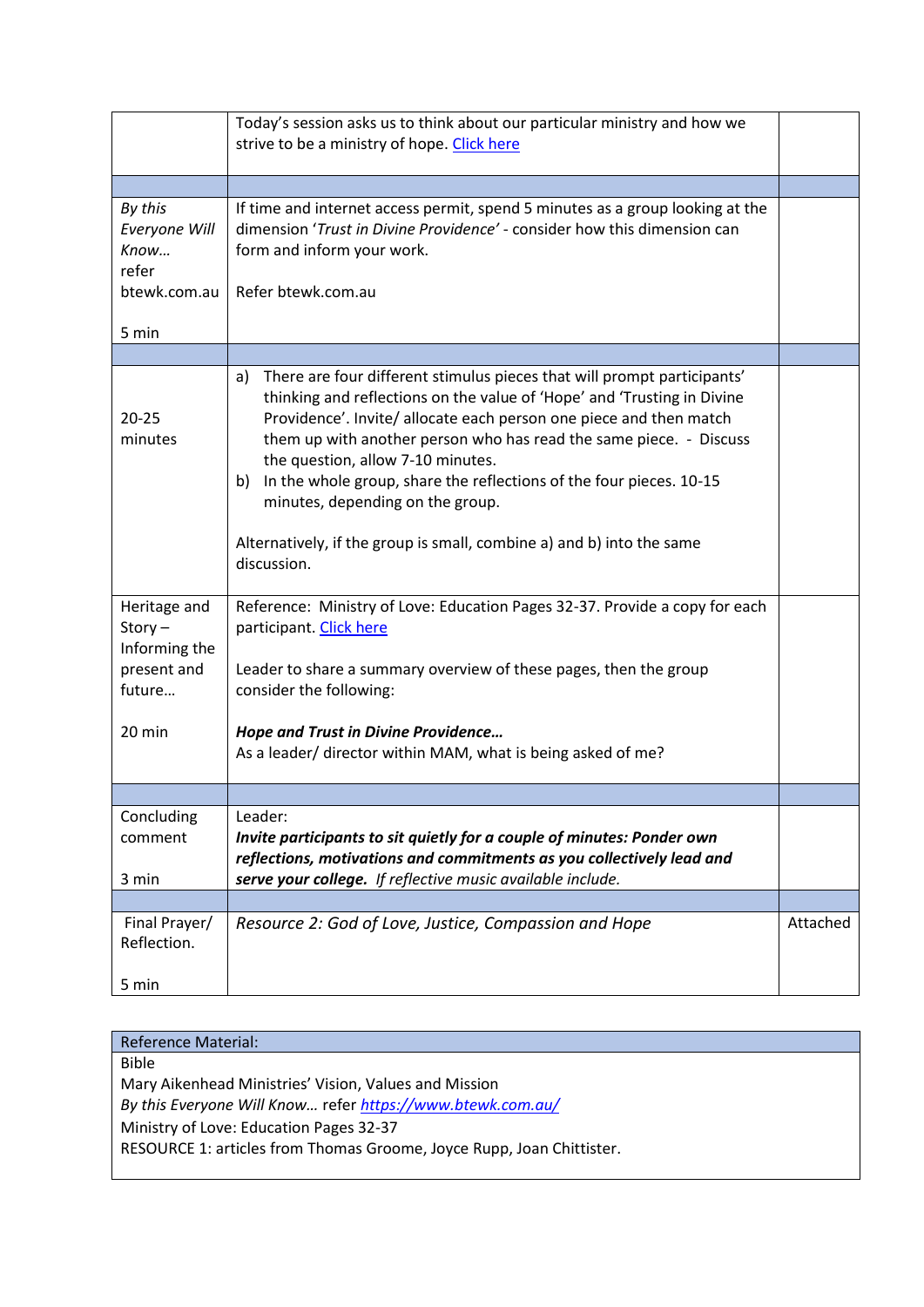*Resource 1:*

*Pilgrims…* - Thomas Groome

We are a pilgrim people in time, coming down through history, moving forward…. Along the way we develop and devise ways of being in time, with systems and artefacts to support us in being together. But the ongoingness of the pilgrimage is not something automatic, as if driven by a mechanistic source outside of us.

It is not a conveyor belt carrying us forward even as we stand still. There is a pilgrimage only because we are pilgrims… Pilgrims can be where they are, only because of where pilgrims before them have been, and they will be where they will be because of where they are now.

It is imperative that the past of the pilgrims' progress be intentionally carried forward into the present as we work into our future. Without it we cannot know who we are, why we are here, or where we can go. Without a common past to live out of we become aimless and wandering individuals instead of a pilgrim people. Thus, the past of our people, with its stories, discoveries, customs, myths, symbols, rituals, artefacts, systems, institutions, skills and so forth are precisely why we can have the present we can have and out of it, shape our future.

*Question: In my role, how do I/we intentionally carry the past of pilgrim's progress into the present as we work into our shared future?* 

*The Quality of Our Hearts – from Constant Hope* - Joyce Rupp

*'A good tree does not bear rotten fruit, nor does a rotten tree bear good fruit*.' Luke 6:43

Jesus often referred to the landscape around him to present some basic principles. In the teaching form Luke's gospel, he uses clear contrasts to make a point about the quality of our hearts. First, he compares good fruit to rotten fruit. Then he adds weight to this by reminding the people they cannot 'pick figs from thorn bushes.' As if that is not enough, Jesus tosses in yet another image by saying that cannot 'gather grapes from brambles.' He obviously felt rather strongly about his teaching: *the quality of what we do externally comes forth form how we are internally.* What is in the heart makes a great deal of difference. Our intentions matter. There are days when I am a tree with bushels of fine fruit. On other days nary an edible piece can be found. What makes the difference between the two? My 'tree' lacks good fruit when I lose sight of who reigns at the centre of my life, when I forget love as my core inspiration by only concentrating on my self-oriented desires, or when I act in a way that disparages others' well-being.

*Question: How would you describe your basic quality of heart in what you do?*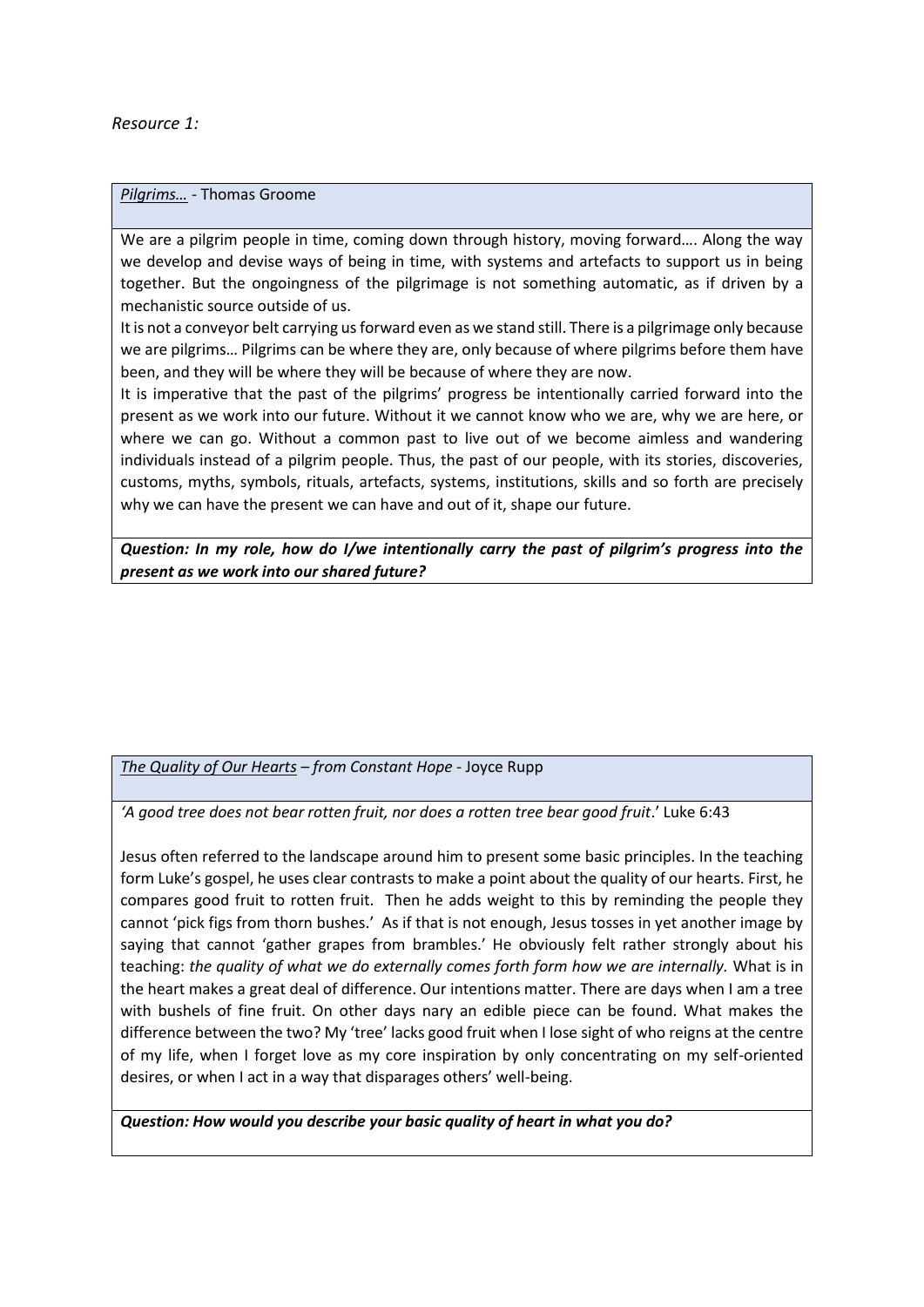#### *Sent Forth - from Constant Hope* - Joyce Rupp

*He summoned the Twelve and gave them power*. Luke 9:1

What must the Twelve have felt when Jesus summoned and 'sent them to proclaim the kingdom of God and to heal the sick.' (Luke 9:2) Did their egos momentarily become puffed up with their power – until the reality of what they were to do became clear to them? Sis they hesitate and question whether they were fully prepared for what lay ahead? There is no indication of this. Rather, the summoning is followed immediately with 'Then they set out…' (v.6.). So, the Twelve must have trusted the power given to them, believing they would have what was needed for each situation. There have been times when I longed to have that kind of trust, especially when I sensed an interior summoning to do something new. I remember feeling inadequate at the first retreat I gave, when I was assigned my first patient as a hospice volunteer, and the first time I sat across form another person as his spiritual director. My fear and anxiousness eventually eased with the realization that God's power was there for me if I would allow this gift to be used.

*Question: How do you see the power of God at work in your life? What does it look like?* 

Change – From: *The Story of Ruth: Twelve Moments in Every Woman's Life* - Joan Chittister

'…*In the country of Moab, Naomi heard that the Lord had taken note of his people and given them food. Accompanied by her two daughters-in-law, she left the place where she had been living; and they set out on the road back to Judah.'* Ruth 1: 6-7

Confronted with the consequences of loss, Naomi, Ruth and Orpah face great changes in their lives. They can do everything possible to minimise them, to deny them, to ignore them, or they can see them for what they are: God's invitations to development… Change and loss are two different things. Loss takes something away from life. Change adds something to it. Loss is a black well; change is a fork in the road. Loss is not an option; it is a necessary and inevitable part of life. Change, on the other hand, is only a possibility…It can be borne reluctantly, or it can be chosen.

Change that is real is different. It is a change that is out of my control…These are the changes that come from life's discontinuities. The spiritual offshoot of discontinuity, however, is evolution. It grows us. It cracks us open to God in whole new ways. Creation goes on creating us. Given new horizons, we become new people…Change points are those moments in life at which we get inside ourselves to find that we are not, at the end, really one person at all. We are many…Every stage of life is another grace of being that teaches us something new about ourselves…that enables us to learn something deeper about our God… Like Naomi and her daughters-in-law, change points us up the road of reflection… And the mosaic of life shifts again as we pilgrim it, awake to the possibility as we have not been for ages and attuned to the God who beckons us, who companions us on the way.

*Question: What learnings about change from this reflection support my/our work?*